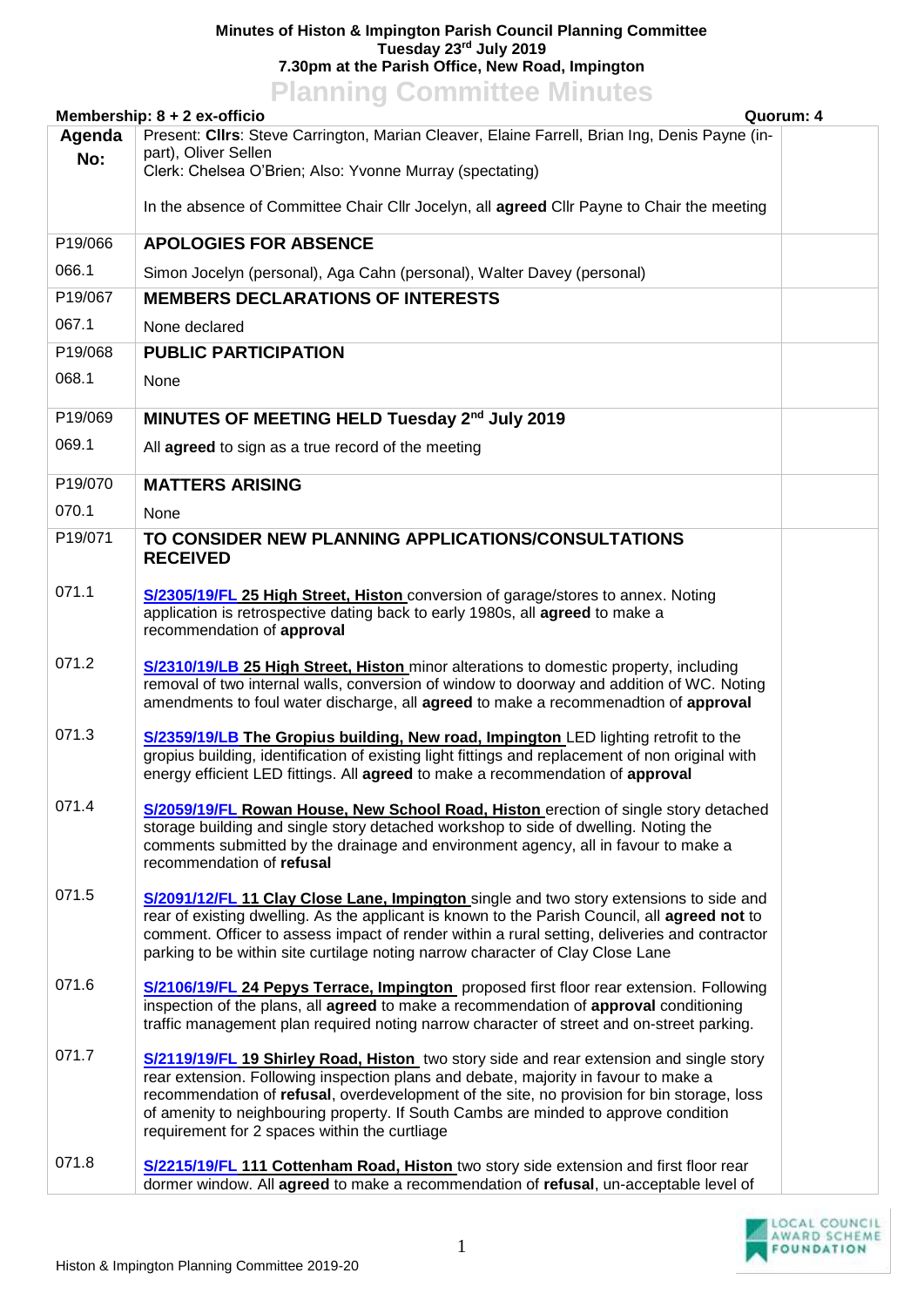|                | impact and loss of amenity to neighbouring single storey dwelling. If South Cambs are<br>minded to make a recommendation of approval, condition use of annexe anciallry to the<br>residential property                                                                                                                                                                                                                                                                              |                                 |
|----------------|-------------------------------------------------------------------------------------------------------------------------------------------------------------------------------------------------------------------------------------------------------------------------------------------------------------------------------------------------------------------------------------------------------------------------------------------------------------------------------------|---------------------------------|
| 071.9          | S/2284/19/FL Impington Village College New Road, Impington installation of a central<br>heating plant container adjacent to sports centre within an existing plant enclosure. All<br>agreed to make a recommendation of approval                                                                                                                                                                                                                                                    |                                 |
| 071.10         | S/2143/19/FL 12 Church Street, Histon Erection of summer house. All agreed to make a<br>recommendtion of approval                                                                                                                                                                                                                                                                                                                                                                   |                                 |
| 071.11         | S/0989/19/FL 27a Villa Road, Impington Extension and alterations to garage to create first<br>floor annex. 14 day amendment. All agreed to make a recommendation of approval                                                                                                                                                                                                                                                                                                        |                                 |
| 071.12         | S/1788/19/FL 20 Pages Close, Histon conversion of a barn/shed store into a residential<br>annexe. 14 day amendment. Amended plans not available for the meeting, all in agreed to<br>delegate Clerk to recommend approval if on inspection of plans no changes to the footprint,<br>conditioning use of annexe ancillary to the residential property, traffic management plan<br>submitted and approved prior to works noting access difficulties and proximity to Junior<br>School |                                 |
| P19/072        | <b>To Accept Clerks Report</b>                                                                                                                                                                                                                                                                                                                                                                                                                                                      |                                 |
| 072.1          | Provided to all (Appx 1) and accepted                                                                                                                                                                                                                                                                                                                                                                                                                                               |                                 |
| P19/073        | To Receive Up-Date on Northstowe, North West Cambridge, Darwin Green,<br><b>Waterbeach developments</b>                                                                                                                                                                                                                                                                                                                                                                             |                                 |
| 073.1          | Northstowe: Community Forum Dates: 24th July; 6 November                                                                                                                                                                                                                                                                                                                                                                                                                            |                                 |
| P19/074        | <b>Strategic Housing Land Availability Assessment (SHLAA) Process</b>                                                                                                                                                                                                                                                                                                                                                                                                               |                                 |
| 074.1          | No further update                                                                                                                                                                                                                                                                                                                                                                                                                                                                   |                                 |
| P19/075        | Consultations - to agree response                                                                                                                                                                                                                                                                                                                                                                                                                                                   |                                 |
| 075.1          | Histon & Impington Village Design Guide- six week consultation period 19th June - 31st<br>July. For more information and how to comment: https://www.scambs.gov.uk/villagedesign.<br>All agreed Council to submit representation in support, Cllrs Ing to draft working with Cllrs<br>Payne and Clerk. Clerk to submit within timeframe                                                                                                                                             | <b>BSI/DWP/</b><br><b>Clerk</b> |
| 075.2          | Histon & Impington Neighbourhood Plan – seeking views before it is considered by the<br>examiner and can proceed towards a referendum. Comments can be submitted until 31st<br>July 2019. For more information and how to comment:<br>https://www.scambs.gov.uk/planning/local-plan-and-neighbourhood-                                                                                                                                                                              |                                 |
|                | planning/neighbourhood-planning/histon-impington-neighbourhood-plan/<br>All agreed to respond in support of Neighbourhood Plan - Clerk to submit representation of<br>support                                                                                                                                                                                                                                                                                                       | <b>Clerk</b>                    |
| 075.3          | Greater Cambridge Sustainable Design and Construction SPD - ten week consultation<br>period starting 15 <sup>th</sup> July - 23 September 2019<br>https://www.scambs.gov.uk/sustainableconstructionspd. Item deferred to next agenda                                                                                                                                                                                                                                                | <b>Next</b><br>agenda           |
| P19/076        | <b>A14 Residents Group</b>                                                                                                                                                                                                                                                                                                                                                                                                                                                          |                                 |
| 076.1          | Update paper provided by Cllr Jocelyn (Appx 2)                                                                                                                                                                                                                                                                                                                                                                                                                                      |                                 |
| P19/077        | <b>Other Matters</b>                                                                                                                                                                                                                                                                                                                                                                                                                                                                |                                 |
| 077.1<br>077.2 | To review Neighbourhood Plan Project List - deferred to next agenda<br>Histon Road Local Liaison Forum Meeting 22 <sup>nd</sup> July paper provided by Cllr Jocelyn<br>(Appx 2) noting inbound closure for 18 months commencing November 2019. Report to be<br>shared with Highways Committee                                                                                                                                                                                       | <b>Next</b><br>agenda           |
| P19/078        | Date of next meeting(s)                                                                                                                                                                                                                                                                                                                                                                                                                                                             |                                 |
| 078.1          | Tuesday 13th August 2019                                                                                                                                                                                                                                                                                                                                                                                                                                                            |                                 |